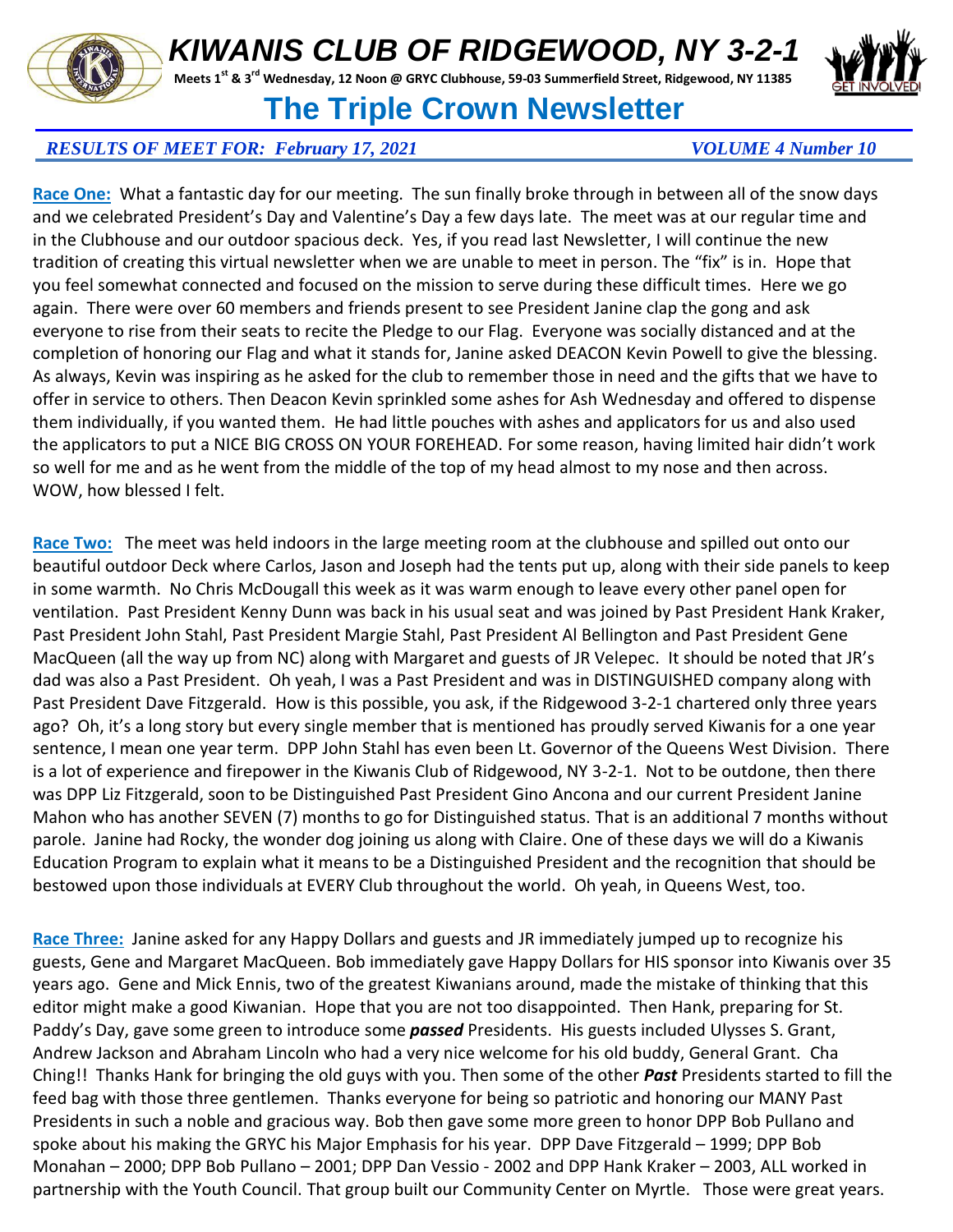It should be mentioned that Gene MacQueen asked Fred Velepec Sr. to allow the GRYC to have space at his building on Myrtle and that was our first Community Center. Fred was a gentle man and a true philanthropist. Thanks JR for following in your Dad's footsteps. Not to be forgotten, by any means, DPG Joe Aiello was also a Distinguished President,(twice) and Lt. Governor of Queens West Division before becoming the NY District Governor. Joe has also lived his commitment to the GRYC and is on their Board of Directors along with other Ridgewood 3-2-1 members. Joe couldn't make the meet.



**Race Four:** Since this was a Valentine's and President's Day Celebration we went with a Red, White and Blue theme for our lunch. We started with Loin of Pork, Turkey and Chicken,(**WHITE** MEAT), Pasta with Alfredo Sauce, Mashed Potatoes, Red Cabbage, Beets, Ziti with Marinara Sauce, Bleu Cheese, Adirondack Blue Potatoes, Blueberry Cobbler and those Blue Potato Chips that they serve on Jet BLUE. Bronco Bill Rennison brought only VANILLA Good Humor Ice Cream to cap off this amazing assortment of food.

**Race Five:** President Janine had a special treat for Valentine's Day as she had Gino go to Aigner Chocolates on Metropolitan Avenue and buy everything in *RED* heart boxes, *RED* foil packaging and some *WHITE* Milk Chocolate and the cost of it all DID NOT MAKE HER **BLUE**. What an awesome treat and such an incredible thank you from our President. Then Happy Dollars came from our members in *BLUE*, led by Captain Louron Hall. Joining C.O. Hall were Community Affairs Officer Mike Berish, NCO Sgt. Michael Mercurio with NCO Officers Pat Nessler and PO Maria Santos. Each spoke of the Community Partnership with the Greater Ridgewood Youth Council and its many Directors and staff. Don't worry Captain Hall, September is coming and we will partner again to distribute over 250 School Supply filled Backpacks. The 3-2-1 also partners with Inspector John Mastronardi over at the 75 PCT to distribute another 250 Blessing Bags. This is Community Service and Partnership at the highest level. Also in the clubhouse were Michael Addeo, Liran Gross and Joe "The Plumber" Florio who was sporting a beautiful assortment of **RED, WHITE** and **BLUE** flowers in the middle of his facial hair called a beard. Cute, JTP, cute, and thanks Diane Cusimano for bringing the **RED** and **WHITE** Roses and **BLUE**BELLS for each member present.







Each and every member received an assortment of flowers and chocolate to bring home with them. Nice touch to Janine, Gino Diane and Liz for the thought.